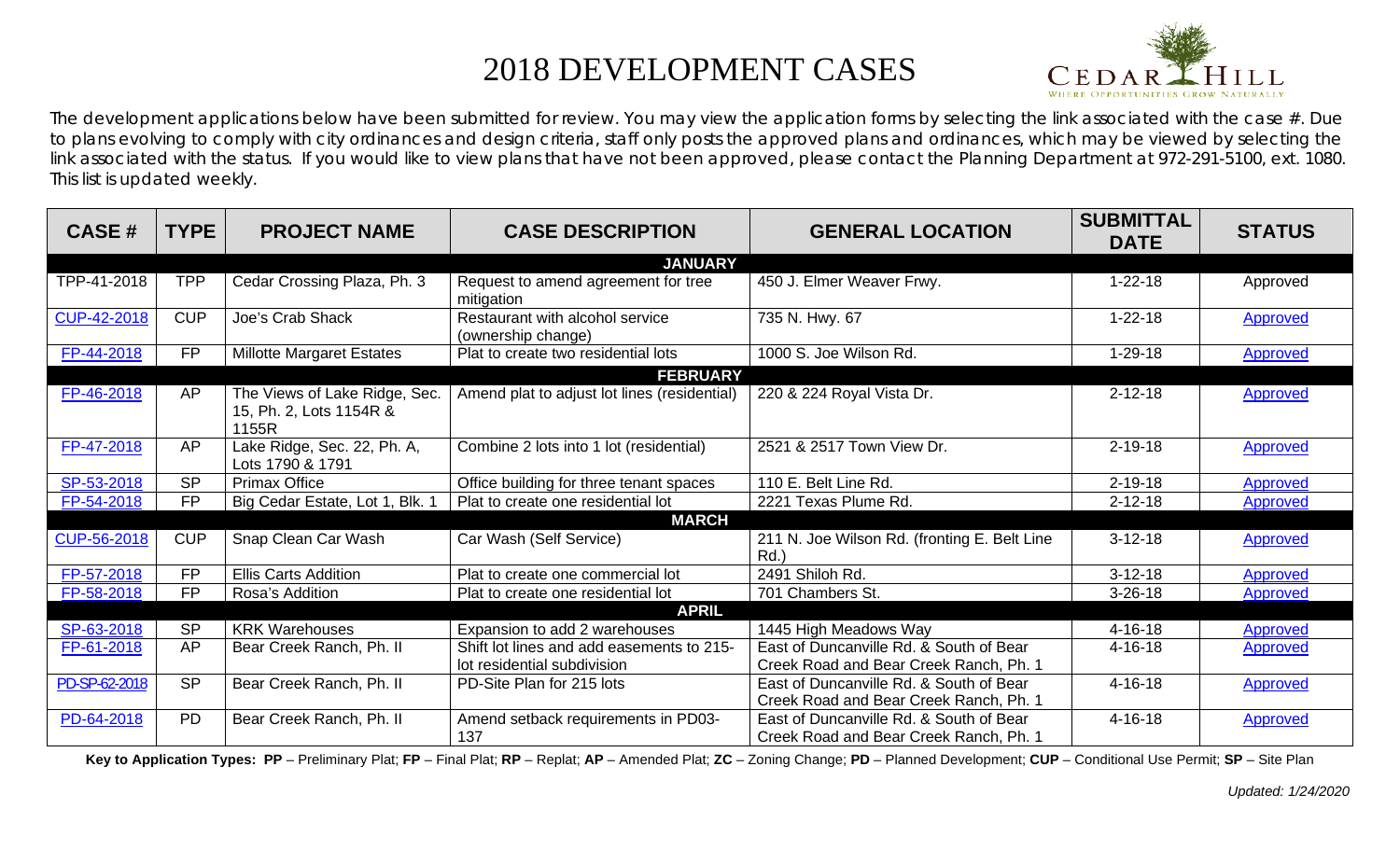| <b>CASE#</b> | <b>TYPE</b>     | <b>PROJECT NAME</b>                                        | <b>CASE DESCRIPTION</b>                                                   | <b>GENERAL LOCATION</b>                                             | <b>SUBMITTAL</b><br><b>DATE</b> | <b>STATUS</b>   |
|--------------|-----------------|------------------------------------------------------------|---------------------------------------------------------------------------|---------------------------------------------------------------------|---------------------------------|-----------------|
| 66-2018      | Misc.           | Miner home                                                 | Alternative exterior building materials for<br>storage shed<br><b>MAY</b> | 2428 Waterstone Dr.                                                 | $4 - 23 - 18$                   | Approved        |
| 70-2018      | Misc.           | Phillips home                                              | Alternative exterior building materials for<br>storage shed               | 507 Jefferson St.                                                   | $5 - 7 - 18$                    | Approved        |
| CUP-59-2018  | <b>CUP</b>      | Louisiana Crab Shack                                       | Restaurant with alcohol service                                           | 213 J. Elmer Weaver Frwy.                                           | $5 - 7 - 18$                    | Approved        |
| CUP-60-2018  | CUP             | Cancun's                                                   | Restaurant with alcohol service                                           | 531 E. Belt Line Rd.                                                | $5 - 7 - 18$                    | Approved        |
| CUP-67-2018  | <b>CUP</b>      | Unknown                                                    | Convenience store; gas and fuel sales                                     | 1190 E. Wintergreen Rd.                                             | $5 - 7 - 18$                    | Withdrawn       |
| CUP-68-2018  | <b>CUP</b>      | Cigar Lounge                                               | Commercial amusement (inside)                                             | 917 N. Joe Wilson Rd.                                               | $5 - 7 - 18$                    | Approved        |
| PD-71-2018   | $\overline{PD}$ | <b>Riverside Place</b>                                     | 150 senior living dwelling units                                          | 1240 E. Pleasant Run Rd.                                            | $5 - 14 - 18$                   | Approved        |
|              |                 |                                                            | <b>JUNE</b>                                                               |                                                                     |                                 |                 |
| SP-73-2018   | <b>SP</b>       | <b>PDV Assoc Warehouses</b>                                | Expansion to current warehouses on site                                   | 1490 Freedom Way                                                    | 6-11-2018                       | Approved        |
| FP-72-2018   | <b>FP</b>       | Lake Ridge, Sec. 15, Ph.1, Lot<br>1083R                    | Replatting two lots into one                                              | 2116 Mountain Lakes Dr                                              | 6-5-2018                        | Approved        |
| FP-75-2018   | $\overline{FP}$ | Ruiz Addition, Lot 1 Blk 1                                 | Plat for 1 commercial lot                                                 | 1179 W. Beltline Rd.                                                | $6 - 5 - 2018$                  | Approved        |
| FP-76-2018   | $\overline{FP}$ | Wild Flower Addition No. 2, Lot<br>1R, Block B             | Combining 2 lots                                                          | 723 Green Pastures Dr                                               | 6-15-2018                       | Approved        |
| CUP-77-2018  | <b>CUP</b>      | Fuel City, Lot 1, Lot 2 & Lot 3                            | Gas and fuel sales                                                        | 1107 N J Elmer Weaver Fwy                                           | 6-18-2018                       | Approved        |
| FP-78-2018   | <b>FP</b>       | Fuel City, Lot 1, Lot 2 & Lot 3                            | Plat for 3 commercial lots                                                | 1107 N J Elmer Weaver Fwy                                           | 6-18-2018                       | <b>Approved</b> |
| FP-79-2018   | <b>FP</b>       | Redmon Addition, Lot 2 Block<br>A                          | Plat for 1 residential lot                                                | 1678 Tangle Ridge Drive                                             | 6-21-2018                       | Approved        |
|              |                 |                                                            | <b>JULY</b>                                                               |                                                                     |                                 |                 |
| PP-80-2018   | <b>PP</b>       | <b>Vineyards at Bear Creek</b>                             | Preliminary Plat for 62 residential lots                                  | 1807 Bear Creek Rd/ North Side of Bear<br>Creek at Bear Creek Ranch | 7-2-2018                        | Approved        |
| CUP-87-2018  | <b>CUP</b>      | Fuel City, Lot 1, Lot 2 & Lot 3                            | Zoo                                                                       | 1107 N J Elmer Weaver Fwy                                           | 7-18-2018                       | Approved        |
| CUP-88-2018  | CUP             | Fuel City, Lot 1, Lot 2 & Lot 3                            | Car Wash                                                                  | 1107 N J Elmer Weaver Fwy                                           | 7-18-2018                       | Approved        |
|              |                 |                                                            | <b>AUGUST</b>                                                             |                                                                     |                                 |                 |
| CUP-90-2018  | <b>CUP</b>      | <b>Ember Brewing</b>                                       | Microbrewery                                                              | 226 Texas St.                                                       | 8-1-2018                        | Approved        |
| CUP-94-2018  | <b>CUP</b>      | Wintergreen Convenience<br><b>Store</b>                    | Convenience store with gas, beer and<br>wine sales                        | 1190 E Wintergreen Rd                                               | 8-17-2018                       | Withdrawn       |
| FP-96-2018   | <b>RP</b>       | <b>Ten Mile Creek Estates</b><br>Addition, Lot 1R, Block A | Plat to create one residential lot                                        | 327 E Wintergreen Rd                                                | 8-21-2018                       | Approved        |
| FP-97-2018   | <b>FP</b>       | Snap Clean Car Wash                                        | Plat to create 2 non-residential lots                                     | 211 N. Joe Wilson Rd. (fronting E. Belt Line<br>Rd.)                | 8-21-2018                       | <b>Approved</b> |

Key to Application Types: PP - Preliminary Plat; FP - Final Plat; RP - Replat; AP - Amended Plat; ZC - Zoning Change; PD - Planned Development; CUP - Conditional Use Permit; SP - Site Plan